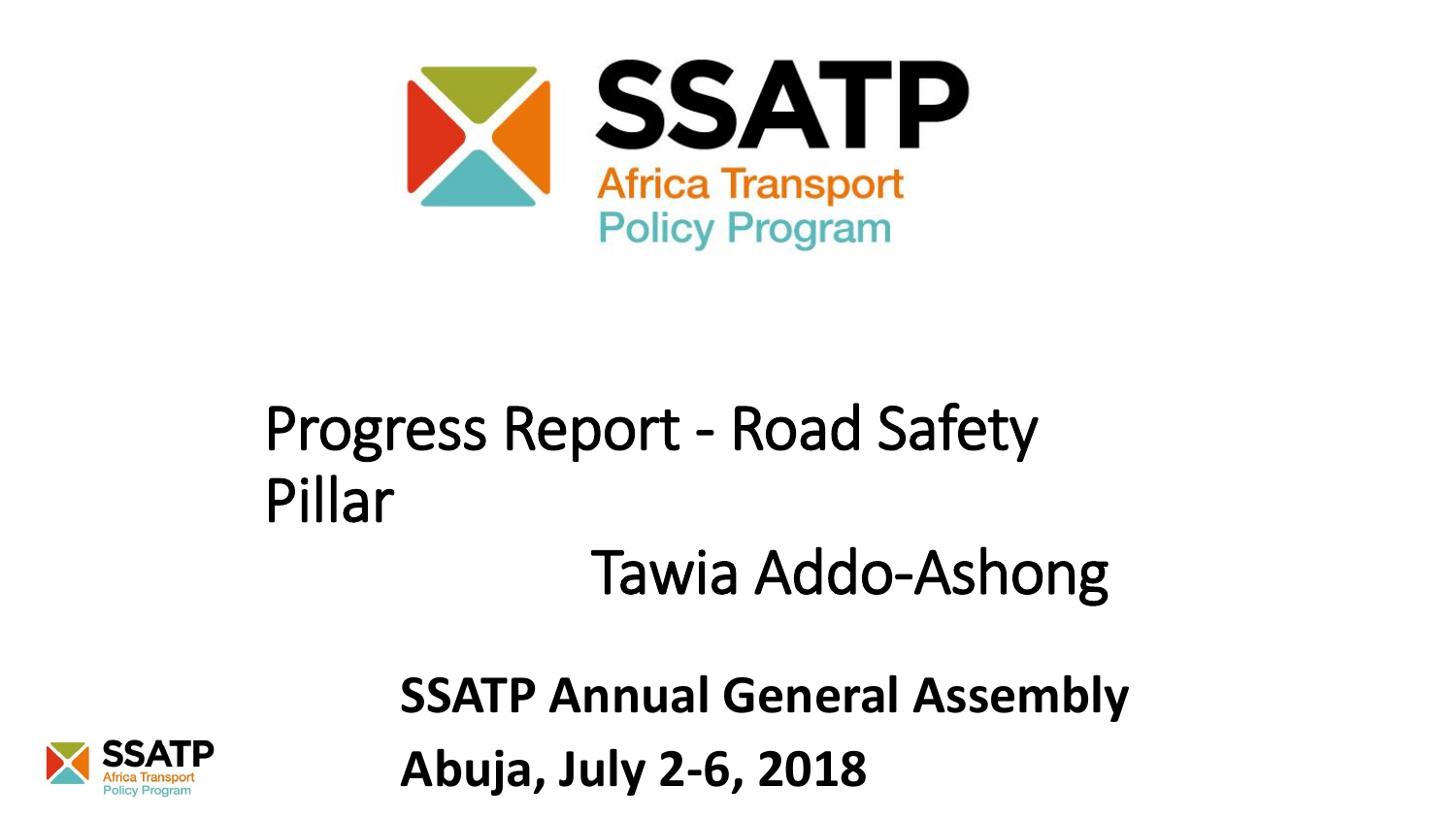#### Content

- I. Introduction
- II. Pillar C Results framework
- III. Pillar C Work program and status of implementation progress
- IV. The way forward
- V. Discussion

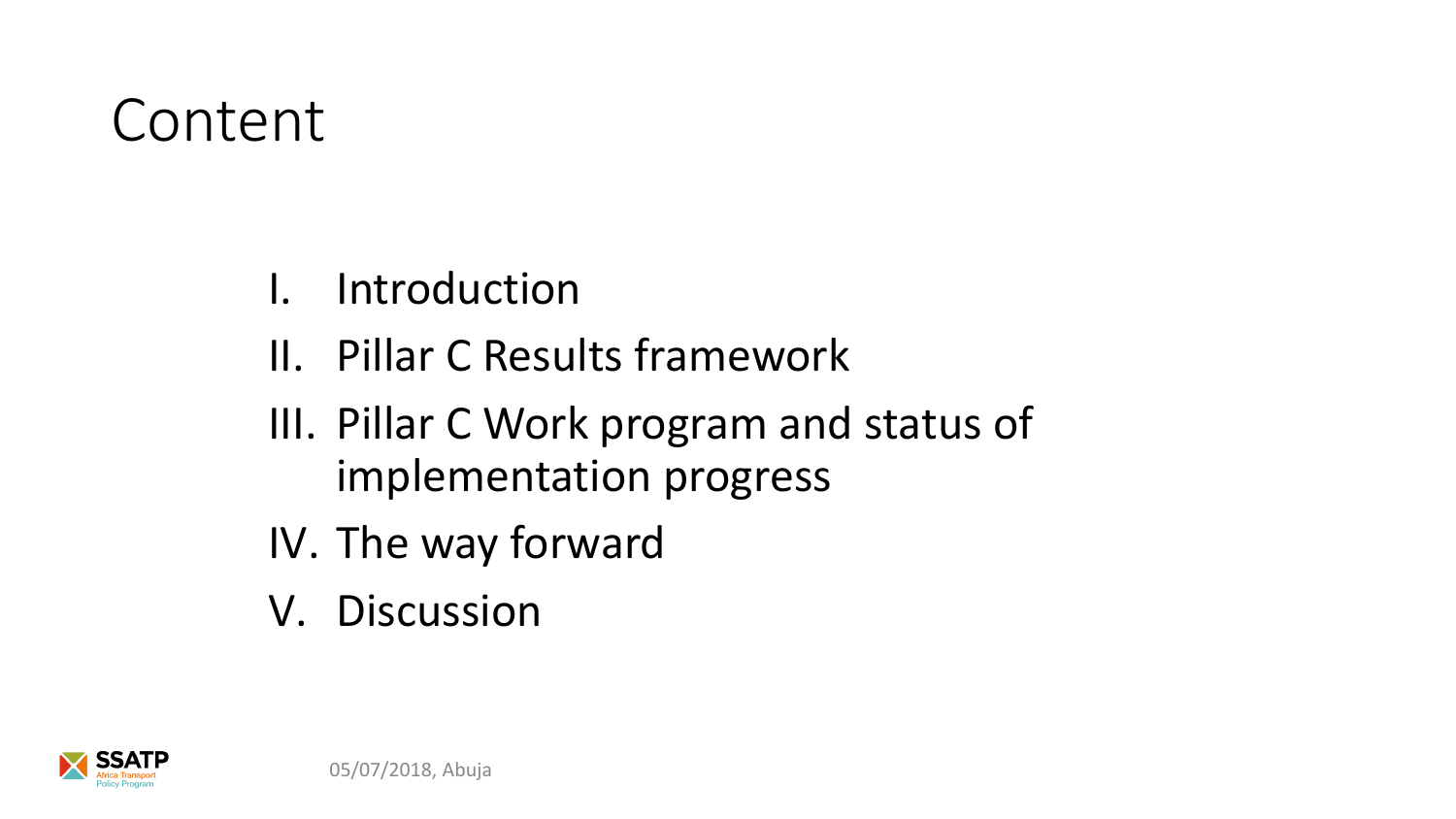#### I. Introduction

- The Africa Transport Policy Program (SSATP) is an international partnership that aims to facilitate policy development and related capacity building in the transport sector of Africa.
- It supports sound policies that lead to efficient, safe, and sustainable transport for the people of Africa and that help countries to compete internationally.
- SSATP is a partnership of:
- 40 countries (38 in Sub-Saharan Africa and two in North Africa)
- Regional economic communities
- African institutions: United Nations Economic Commission for Africa, African Union Commission/New Partnership for Africa's Development
- Financing partners for the Third Development Plan: European Commission, Swiss State Secretariat for Economic Affairs, Agence Française de Développement, African Development Bank, World Bank (host)
- Many public and private national and regional organizations.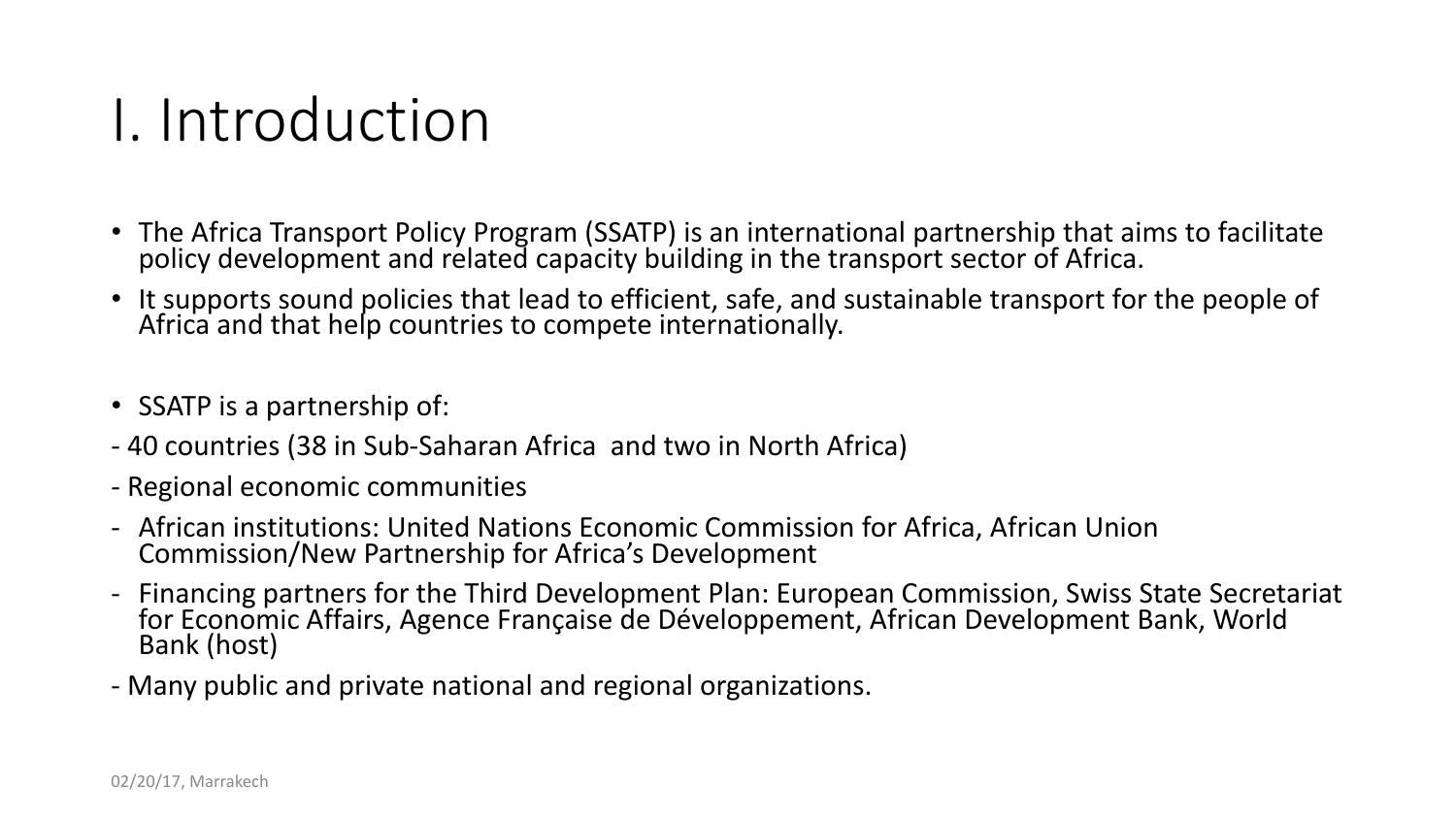## I. Introduction

- 
- international partnership that aims to facilitate policy development and related capacity building in the transport sector of Africa.
- supports sound policies that lead to efficient, safe, and sustainable transport for Africa
- a partnership of 40 countries (38 in Sub-Saharan Africa and two in North Africa)
- Regional economic communities
- African institutions: United Nations Economic Commission for Africa, African Union Commission/New Partnership for Africa's Development

- Financing partners for the Third Development Plan: European Commission, Swiss State Secretariat for Economic Affairs, Agence Française de Développement, African Development Bank, World Bank (host)
- - Many public and private national and regional organization

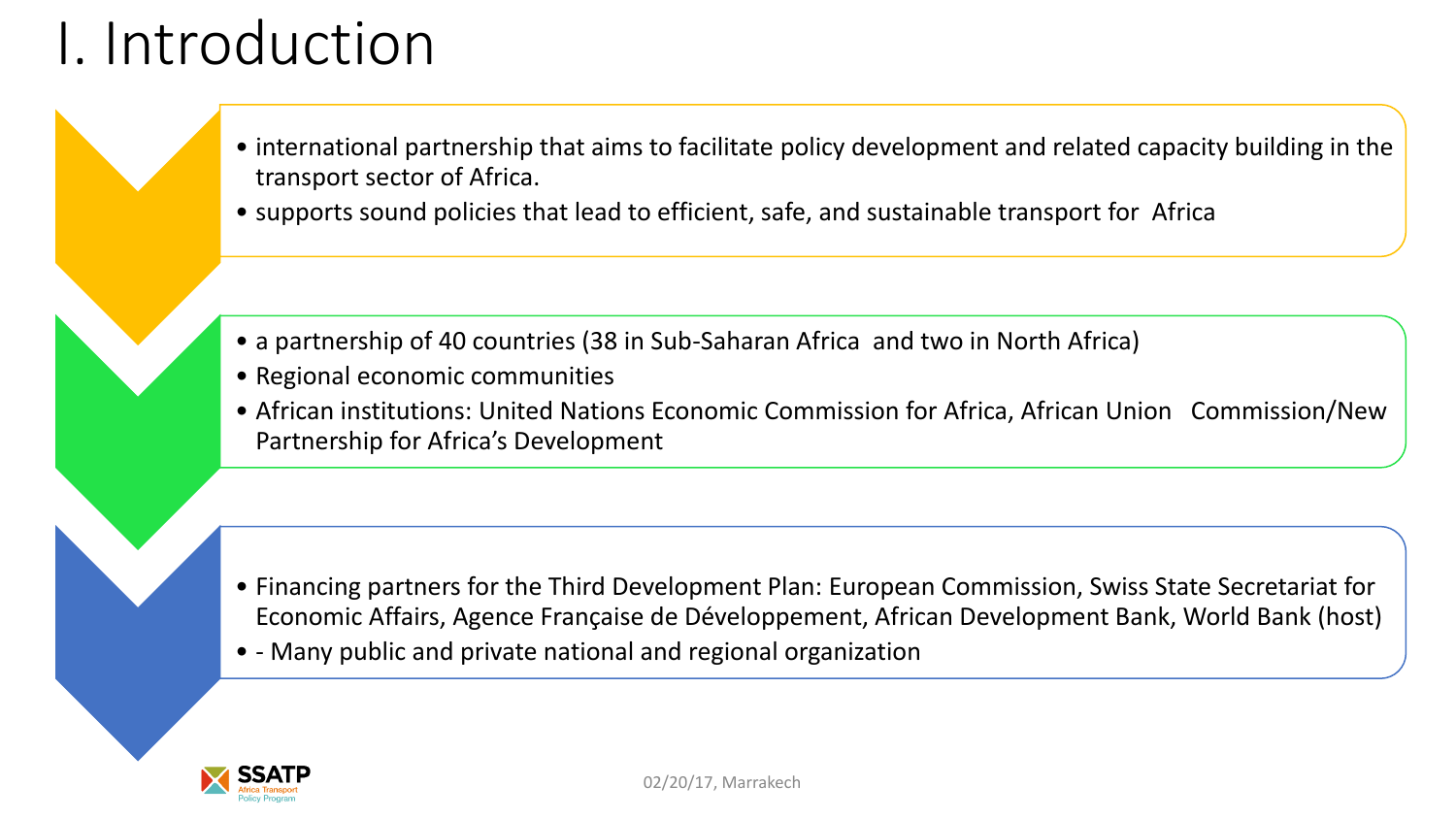#### II. SSATP DP3 (2015-2018)- Main Goal and Linkage with the African Agenda

#### '*efficient, safe, and sustainable transport for the people in Africa'*

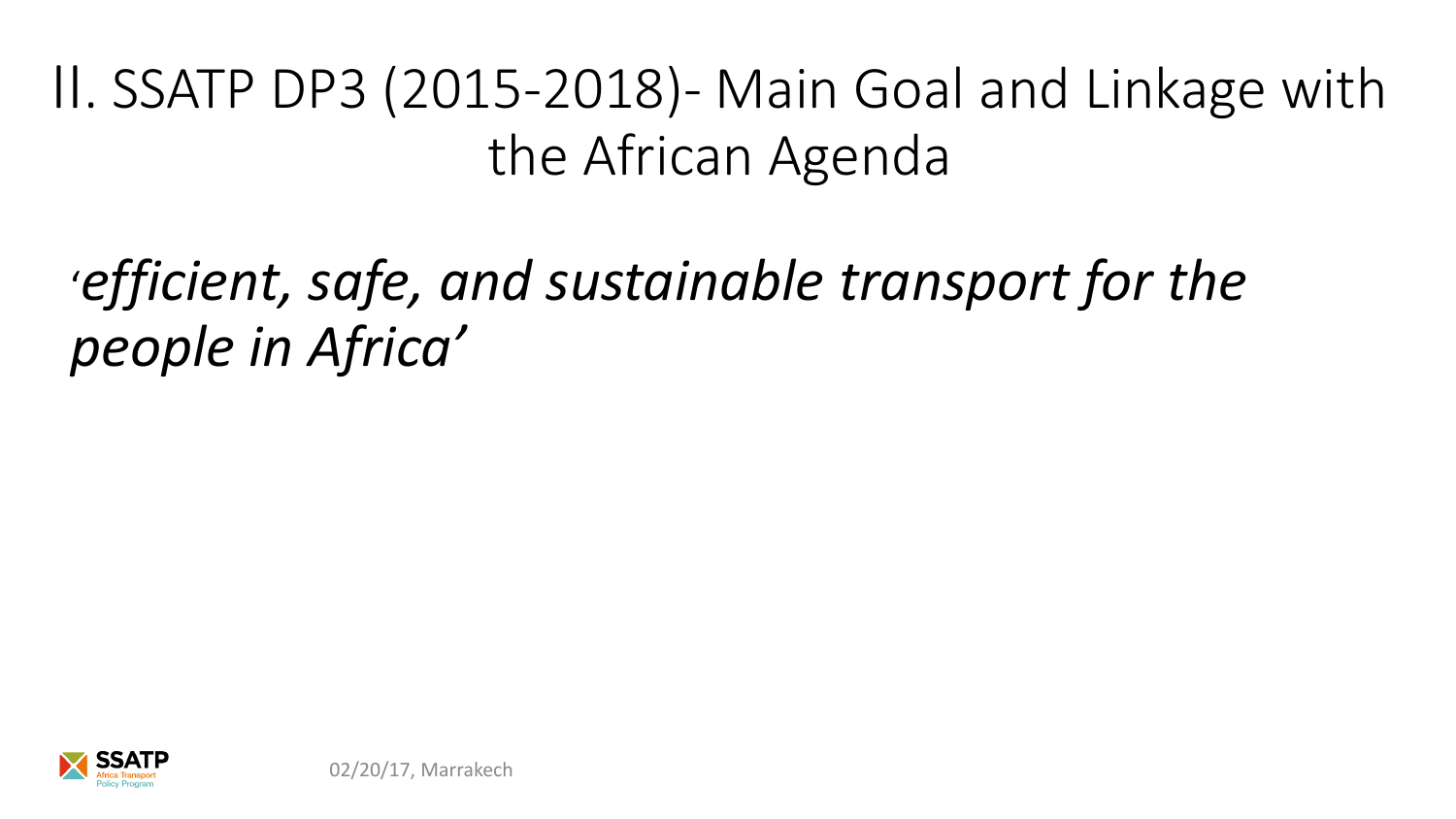#### Key outcomes

#### **Roadmap (Decade Goals)**

- 1. Data collection, analysis and reporting
- 2. Development National Road Safety Strategies
- 3. Sensitization
- 4. Technical Control (Vehicle Inspections)
- 5. Create / Strengthen Lead Road Safety Agencies
- 6. Capacity Building / Lack of Country Capacity Review
- 7. Funding Road Safety activities
- 8. Agenda 2063

#### **Strong Strategic Fit between DP3 Pillar C Objectives and Road Map**

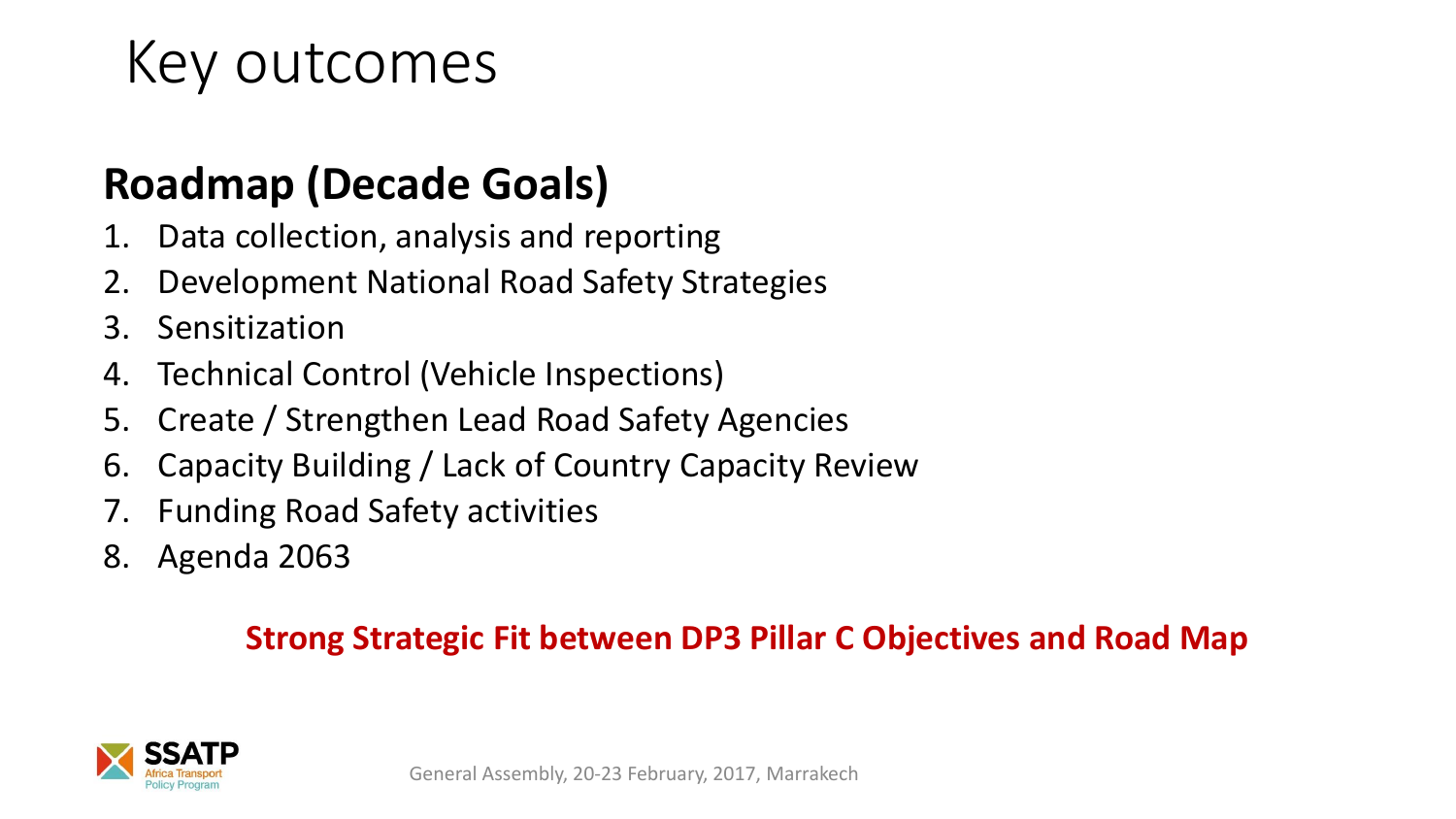# Pillar C - Objective/Goal

#### **Overall objective**

Support African countries to achieve sustainable road safety outcomes through the implementation of:

- 1. African Plan of Action
- 2. Decade of Action Goals
- 3. SDG targets
	- " By 2020, halve the number of global deaths and injuries from road traffic accidents" (Health)
	- "By 2030, provide access to safe, affordable, accessible and sustainable transport systems for all, improving road safety, notably by expanding public transport, with special attention to the needs of those in vulnerable situations, women, children, persons with disabilities and older persons" (Cities)

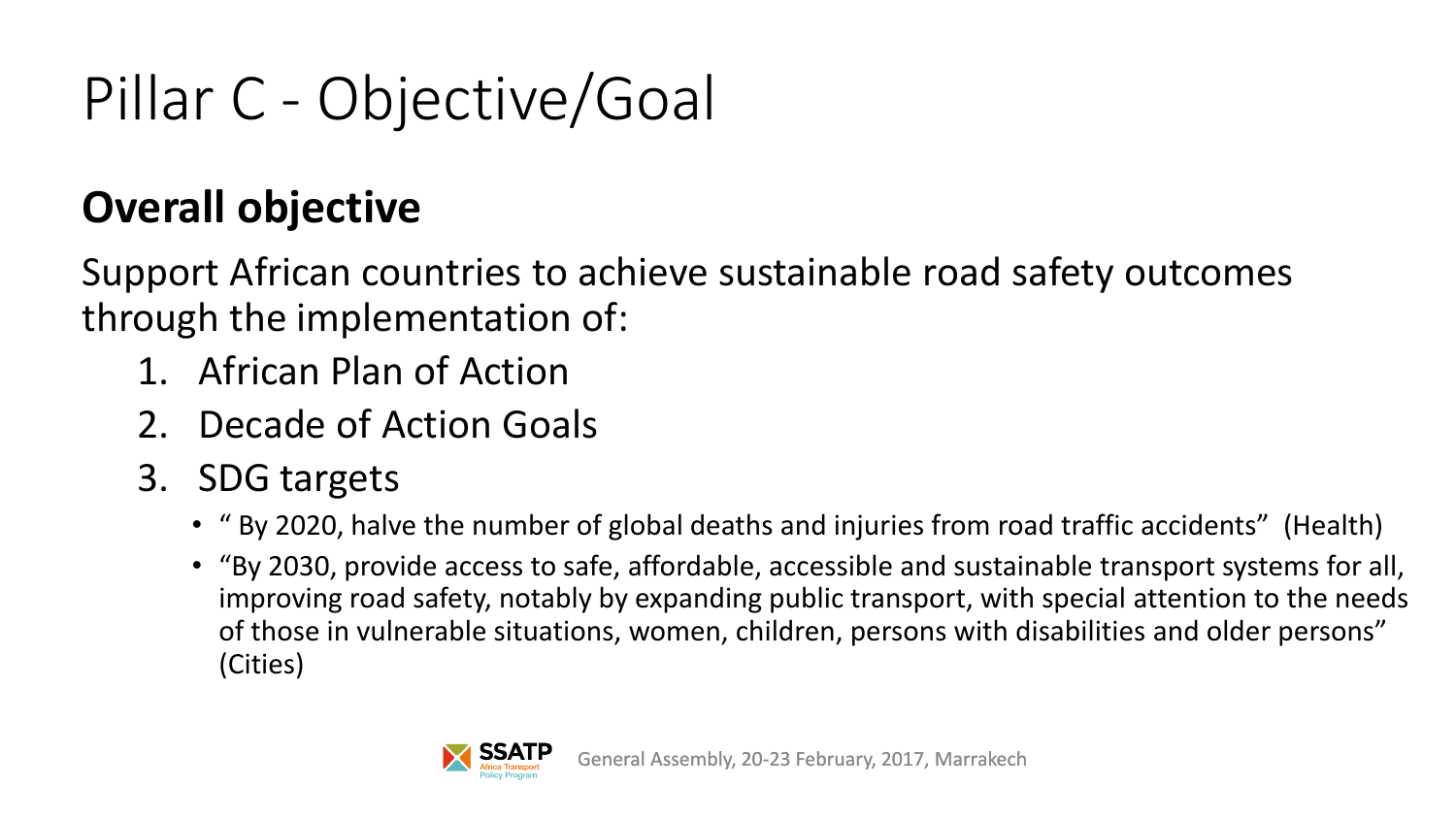| <b>Objective / Outcome</b>                                                                                                       | <b>Indicators</b>                                                                                                                                                 |
|----------------------------------------------------------------------------------------------------------------------------------|-------------------------------------------------------------------------------------------------------------------------------------------------------------------|
| <b>Enable AUC &amp; UNECA to inspire</b>                                                                                         | Indicators of UN Decade of Action and African                                                                                                                     |
| countries to achieve UN Decade of                                                                                                | road safety action plan as they exist                                                                                                                             |
| <b>Action and Africa Plan of Action 2011-</b>                                                                                    |                                                                                                                                                                   |
| <b>2020 Road Safety goals</b>                                                                                                    |                                                                                                                                                                   |
| <b>Intermediate Outcome</b>                                                                                                      | Indicators                                                                                                                                                        |
| Knowledge and understanding of status and<br>prospects of attaining road safety goals in<br>Africa strengthened                  | Africa road safety action plan reviewed by the<br>African Ministers of Transport to achieve the<br>objectives of the Decade of Action                             |
| <b>Outputs</b>                                                                                                                   | Indicators                                                                                                                                                        |
| Progress monitored at continental, regional<br>and country levels in the implementation of<br>the Africa road safety Action Plan | Continental, regional and country reports<br>$\bullet$<br>Number of country assessments<br>$\bullet$<br>Action plans adopted that collect indicators<br>$\bullet$ |
| <b>Country analysis of reporting status,<br/>actions, and progress</b>                                                           |                                                                                                                                                                   |

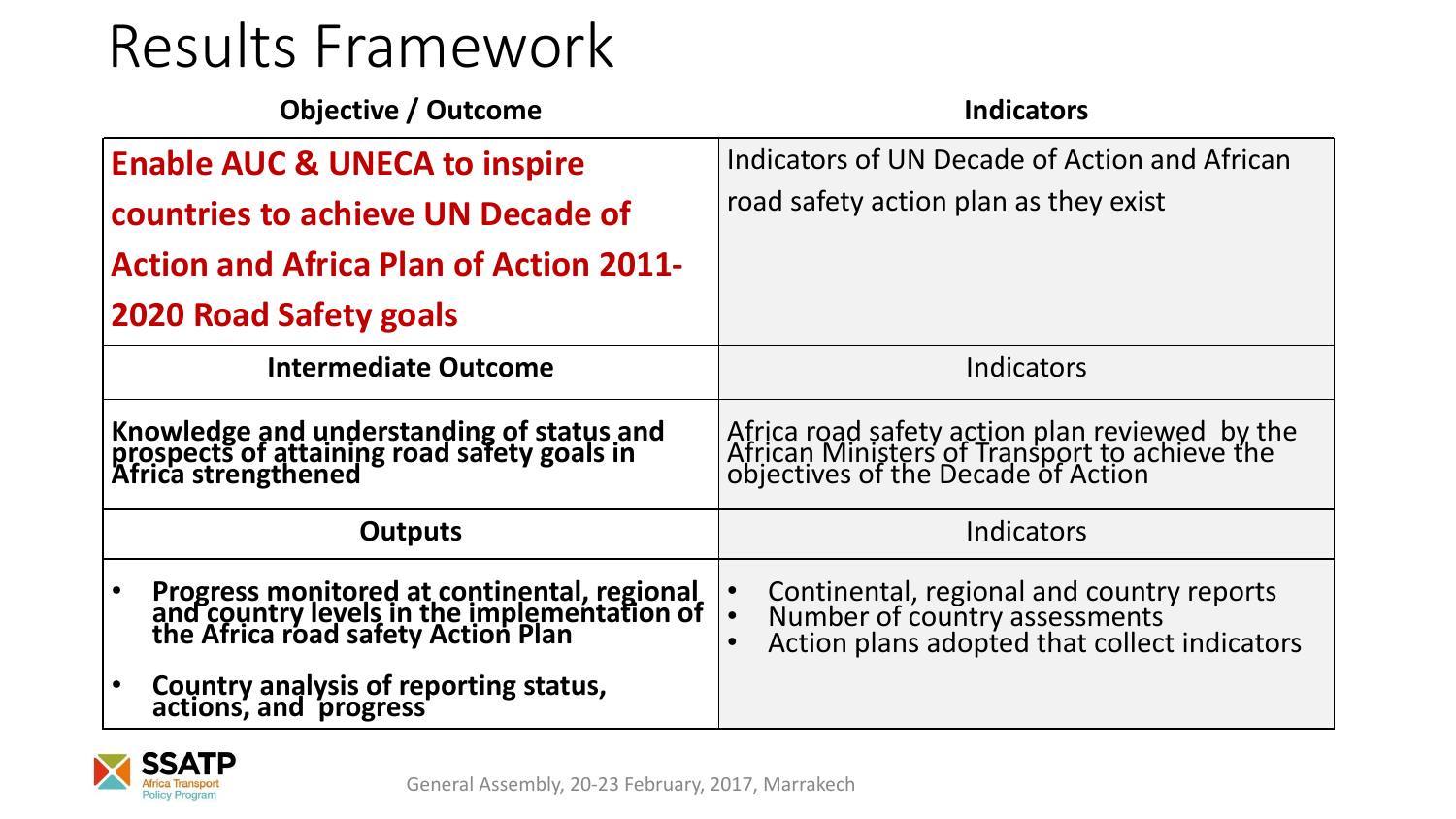| <b>Intermediate Outcome</b>                                                                                                                                                                                     | Indicators                                                                                                                                                                                                                                                                      |
|-----------------------------------------------------------------------------------------------------------------------------------------------------------------------------------------------------------------|---------------------------------------------------------------------------------------------------------------------------------------------------------------------------------------------------------------------------------------------------------------------------------|
| <b>Framework in place for monitoring<br/>progress of UN Decade of Action and<br/>Africa Plan of Action 2011-2020</b>                                                                                            | African road safety observatory<br>operational<br>Regional road safety observatory<br>operational in one REC<br>Road safety monitoring and evaluation<br>strategies and systems available in six<br>countries                                                                   |
| <b>Outputs</b>                                                                                                                                                                                                  | Indicators                                                                                                                                                                                                                                                                      |
| Road safety data that observatories<br>need have been identified<br>Road safety data are harmonized<br>Road safety data management capacity<br>and needs assessed at country, regional<br>and continental level | Assessment of road safety data<br>management and monitoring and<br>evaluation system at continental level,<br>for one REC and in three countries<br>$\bullet$<br>Guidelines for establishment of a<br>country-wide road safety monitoring and<br>$\bullet$<br>evaluation system |

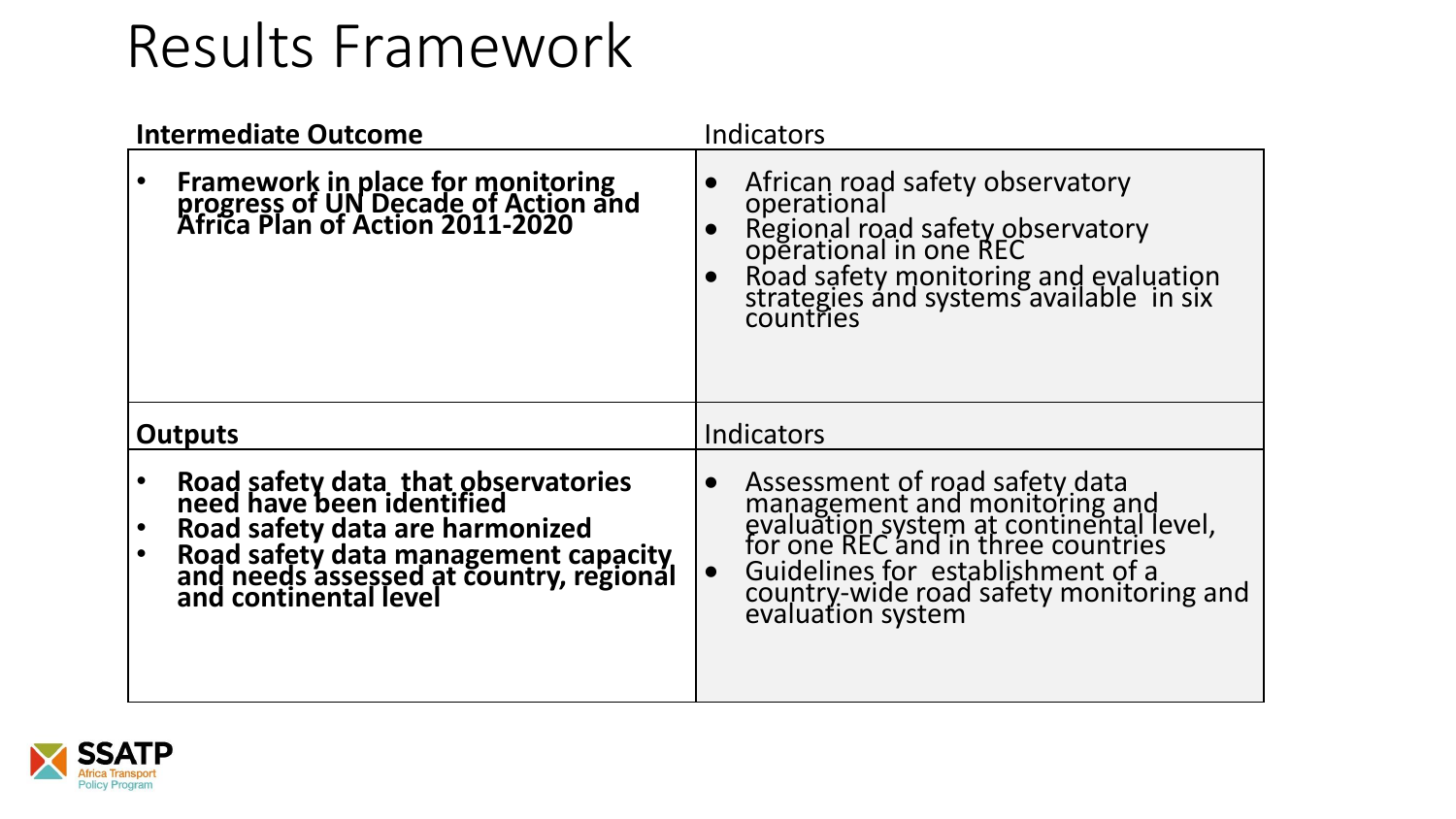| <b>Promote effective policy and strategy</b>                                                                                                            | Recorded stabilization of road crashes in three                                           |
|---------------------------------------------------------------------------------------------------------------------------------------------------------|-------------------------------------------------------------------------------------------|
| formulation and implementation at                                                                                                                       | countries                                                                                 |
| country level                                                                                                                                           |                                                                                           |
| <b>Intermediate Outcome</b>                                                                                                                             | Indicators                                                                                |
| <b>Country road safety policies and strategies better<br/>aligned to the UN Decade and Africa Action Plans</b>                                          | Three countries adopt strategies that are revised to<br>reflect the Africa Plan of Action |
| and goals                                                                                                                                               | $\bullet$                                                                                 |
| Effective high impact road safety interventions                                                                                                         | Five countries report actions on high impact road                                         |
| implemented                                                                                                                                             | safety interventions                                                                      |
| <b>Outputs</b>                                                                                                                                          | Indicators                                                                                |
| Existing countries' policies and strategies reviewed<br>and required changes identified to better align<br>them with Decade of Action                   | Three countries/cities have prepared road safety                                          |
| Road safety capacity and institutional assessed<br>and needs for policy and strategy development<br>identified in selected cities to advance urban road | $\bullet$                                                                                 |
| safety strategies                                                                                                                                       | strategies                                                                                |
| Road safety capacity for policy and strategy                                                                                                            | Guidelines for road safety policy in urban areas                                          |
| development strengthened in cities                                                                                                                      | $\bullet$                                                                                 |

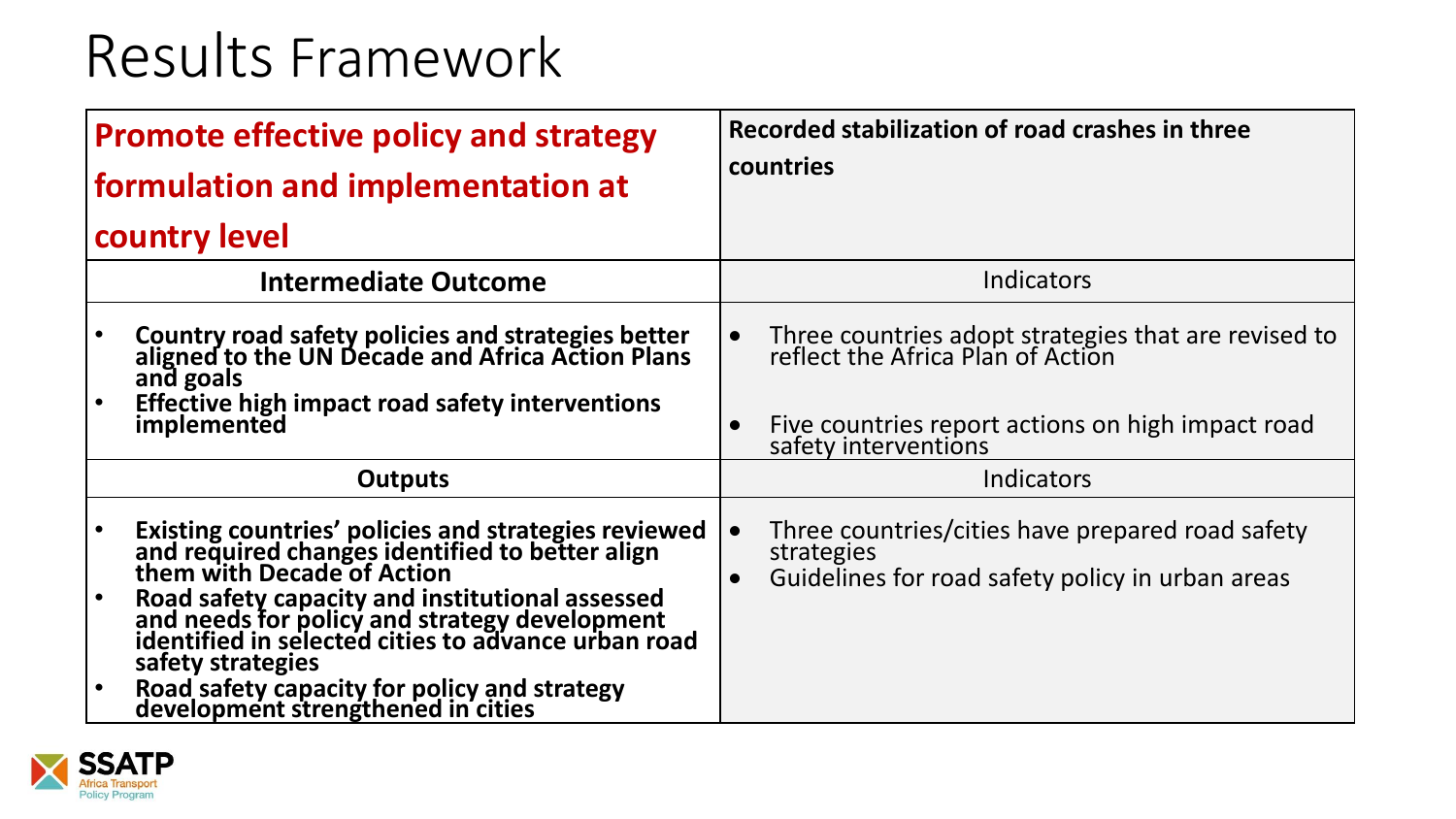| <b>Stimulate good practice in Road Safety Management</b><br>(Pillar one of UN Decade of Action) by promoting<br>systematic implementation of the Africa<br><b>Plan of Action</b>                                                                                                                                                                                                                                                                                                                                               | Increase in the number of Sub-Saharan African countries with<br>fully empowered cross-sectoral lead agencies                                                                                                                                                                                                                                                          |
|--------------------------------------------------------------------------------------------------------------------------------------------------------------------------------------------------------------------------------------------------------------------------------------------------------------------------------------------------------------------------------------------------------------------------------------------------------------------------------------------------------------------------------|-----------------------------------------------------------------------------------------------------------------------------------------------------------------------------------------------------------------------------------------------------------------------------------------------------------------------------------------------------------------------|
| <b>Intermediate Outcome</b><br>Countries create road safety lead agencies where none<br>existed before<br>Countries raise profile of existing lead agencies from one<br>sector focused agencies to cross-sectoral status<br><b>Countries improve financing of lead agencies</b><br>$\bullet$<br>REC's decision to create regional organizations to lead<br>agencies                                                                                                                                                            | <b>Indicators</b><br>Three new countries decide to create lead agencies<br>$\bullet$<br>Three countries decide to raise profile of lead agencies<br>$\bullet$<br>Ten countries improve funding arrangements for lead agencies<br>Organization of lead agencies created in one region<br>$\bullet$                                                                     |
| <b>Outputs</b><br><b>Operational guidelines for road safety lead agencies including</b><br>review of the status on the creation of road safety lead<br>agencies by African countries and criteria for gauging their<br>effectiveness<br>Capacity development plan prepared for road safety lead<br>agencies<br>Policy notes on the creation of lead agencies and on raising<br>$\bullet$<br>profile of lead agencies and funding lead agencies<br>Guidance note on the creation of a regional organization of<br>lead agencies | <b>Indicators</b><br>Guidelines produced<br>$\bullet$<br>Capacity development plan prepared for three agencies<br>Policy notes prepared<br>Capacity assessment done to identify three candidate<br>countries with potential to raise profile of their lead agencies<br>Identification of one secretariat for a regional organization of<br>$\bullet$<br>lead agencies |

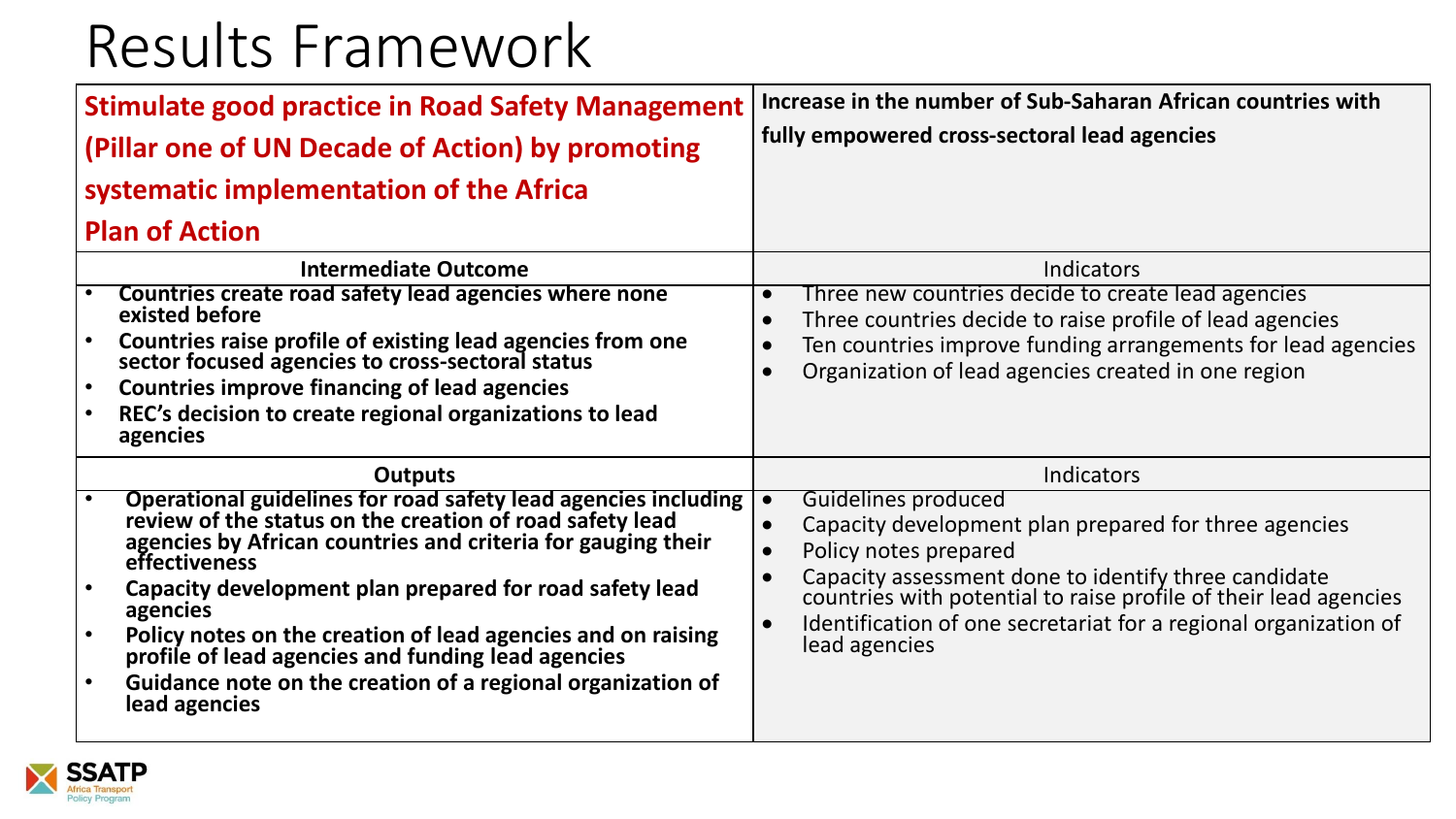| <b>Objective / Outcome</b>                                                                                                                                                                                                             | <b>Indicators</b>                                                                                                             |
|----------------------------------------------------------------------------------------------------------------------------------------------------------------------------------------------------------------------------------------|-------------------------------------------------------------------------------------------------------------------------------|
| <b>Better integration of road safety policy</b>                                                                                                                                                                                        | Effective use by development partners, road funds                                                                             |
| and pillar-based interventions in locally                                                                                                                                                                                              | and municipalities of guidelines to improve                                                                                   |
| and externally funded road developments                                                                                                                                                                                                | effectiveness of their support towards road safety                                                                            |
| <b>Intermediate Outcome</b>                                                                                                                                                                                                            | Indicators                                                                                                                    |
| Capacity of development partners, road funds and<br>municipalities strengthened to improve<br>effectiveness of their support towards road safety                                                                                       | Use of SSATP guidelines confirmed in projects<br>prepared by development partners, three road<br>funds and two municipalities |
| <b>Outputs</b>                                                                                                                                                                                                                         | Indicators                                                                                                                    |
| Guidelines on how development partners can<br>improve support towards road safety through<br>investments, how local funding of road safety<br>could be made more effective and how to<br>mainstream road safety in urban road projects | <b>Guidelines prepared</b>                                                                                                    |

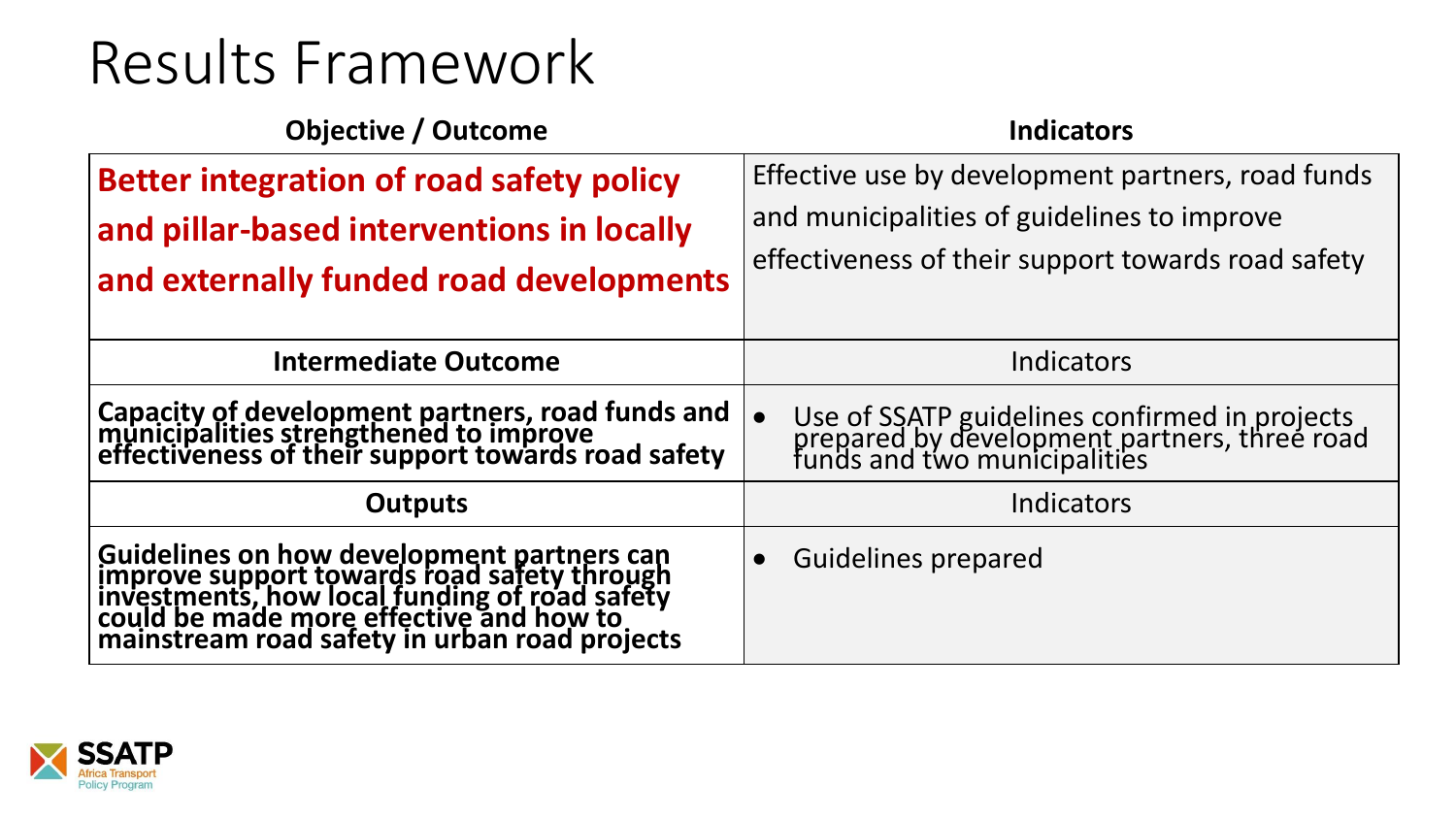*Enable AUC & UNECA to inspire countries to achieve UN Decade of Action and Africa Plan of Action 2011-2020 Road Safety goals* 

- Activity 1: Supporting the 3rd Africa Road Safety Conference and Support to the African Ministers Panel at Brasilia Conference
	- completed
- Activity 2: Development of Country Data systems
	- Collaboration with IRTAD
	- Data needs assessment conducted
	- Series of workshops
	- minimum set of indicators to be collected by all countries proposed
- Activity 3:Development of regional data observatory
	- initial agreement achieved
	- steering group and task force set up towards Marrakech

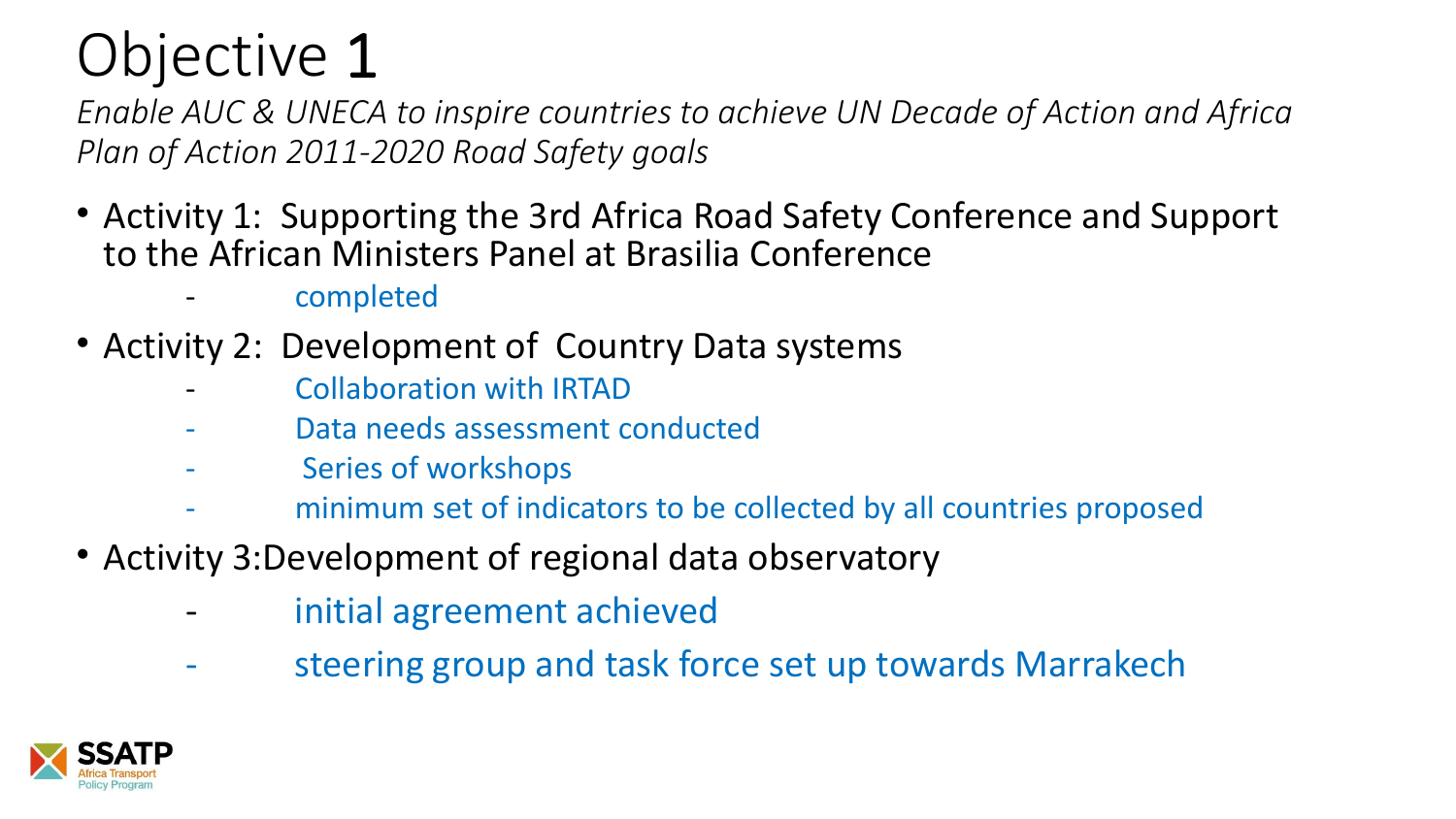*Promote effective policy and strategy formulation and implementation at country level* 

Activity 1: Developing country/city level road safety strategies

provision of consulting services to support strategy development at country and city level (Cote d'Ivoire, Mali, Kenya, Sierra Leone, Accra, Togo)

Activity 2: Guidelines for development of urban road safety strategies

- guideline will be developed in collaboration with Urban Mobility Pillar
- will be developed after completing at least 2 strategies

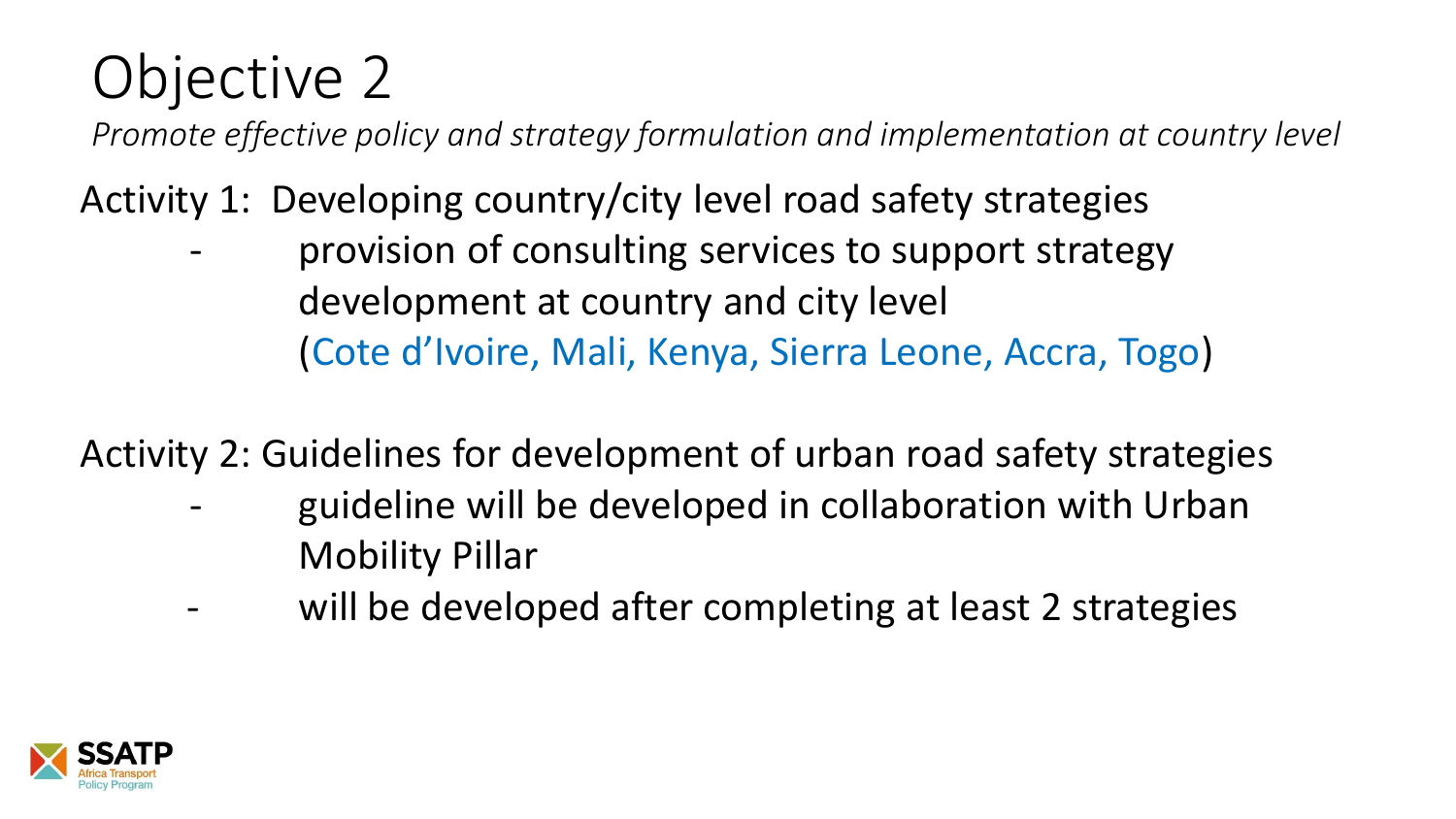*Stimulate good practice in Road Safety Management Pillar (Pillar 1 UN DoA) by promoting systematic implementation of the Africa Plan of Action*

- Activity 1: Develop and strengthen Lead agencies
	- Advocacy for the creation of lead agencies
	- Development of operational guidelines for lead agencies Senegal, Sierra Leone, Kenya
- Activity 2: Creation of a regional association of lead agencies
	- WARSO
	- RECs

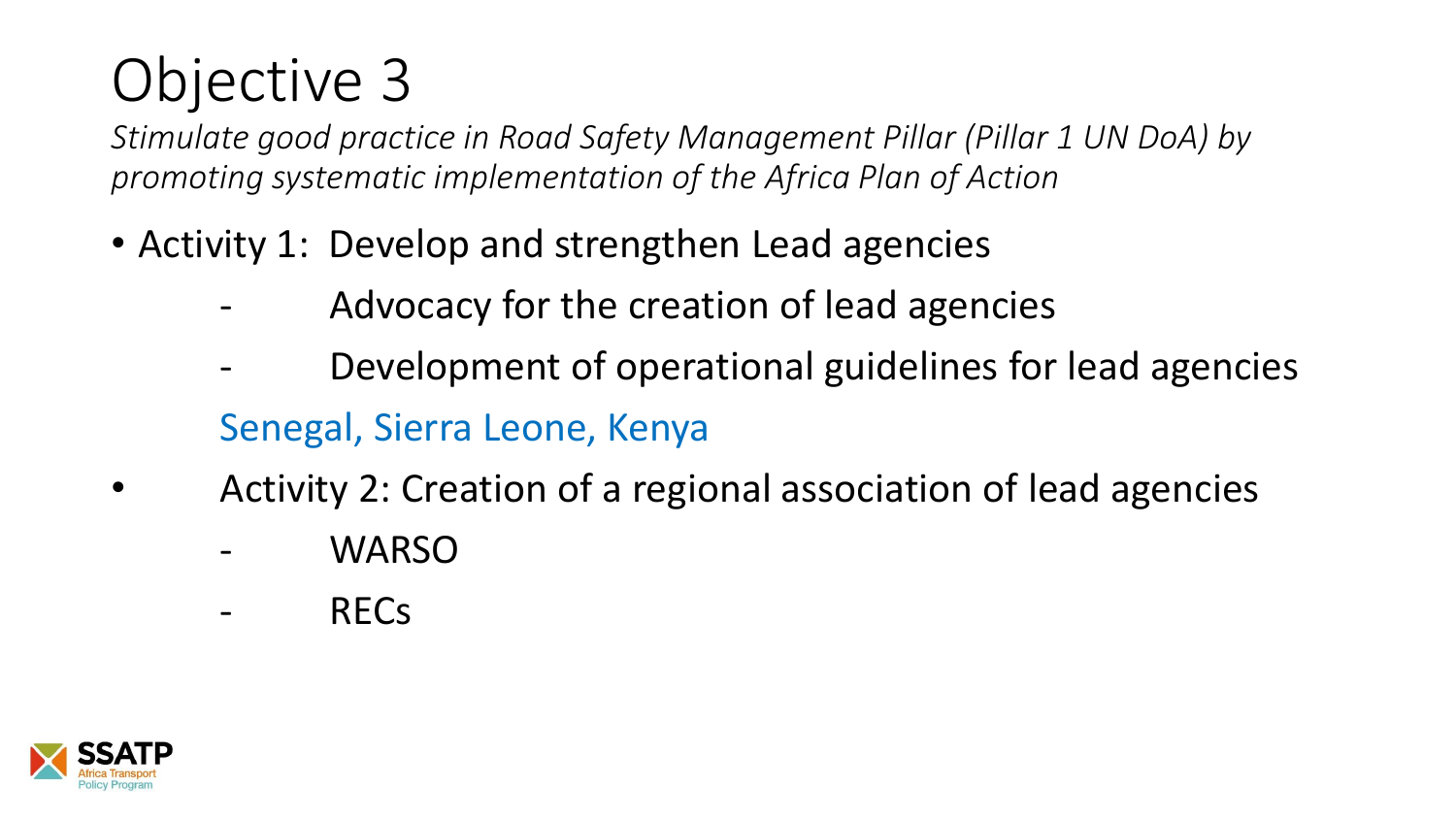*Better integration of road safety policy and pillar-based interventions in locally and externally funded road developments* 

- Activity 1: Development of guidelines for development partners and governments on how to support road safety through mainstreaming in investment programs/policies
	- work with DPs to define strategy
		- consultancy at country level to explore options

Review of policies and programs to fund road safety at government and development partner levels underway

African Road Safety Leadership Program